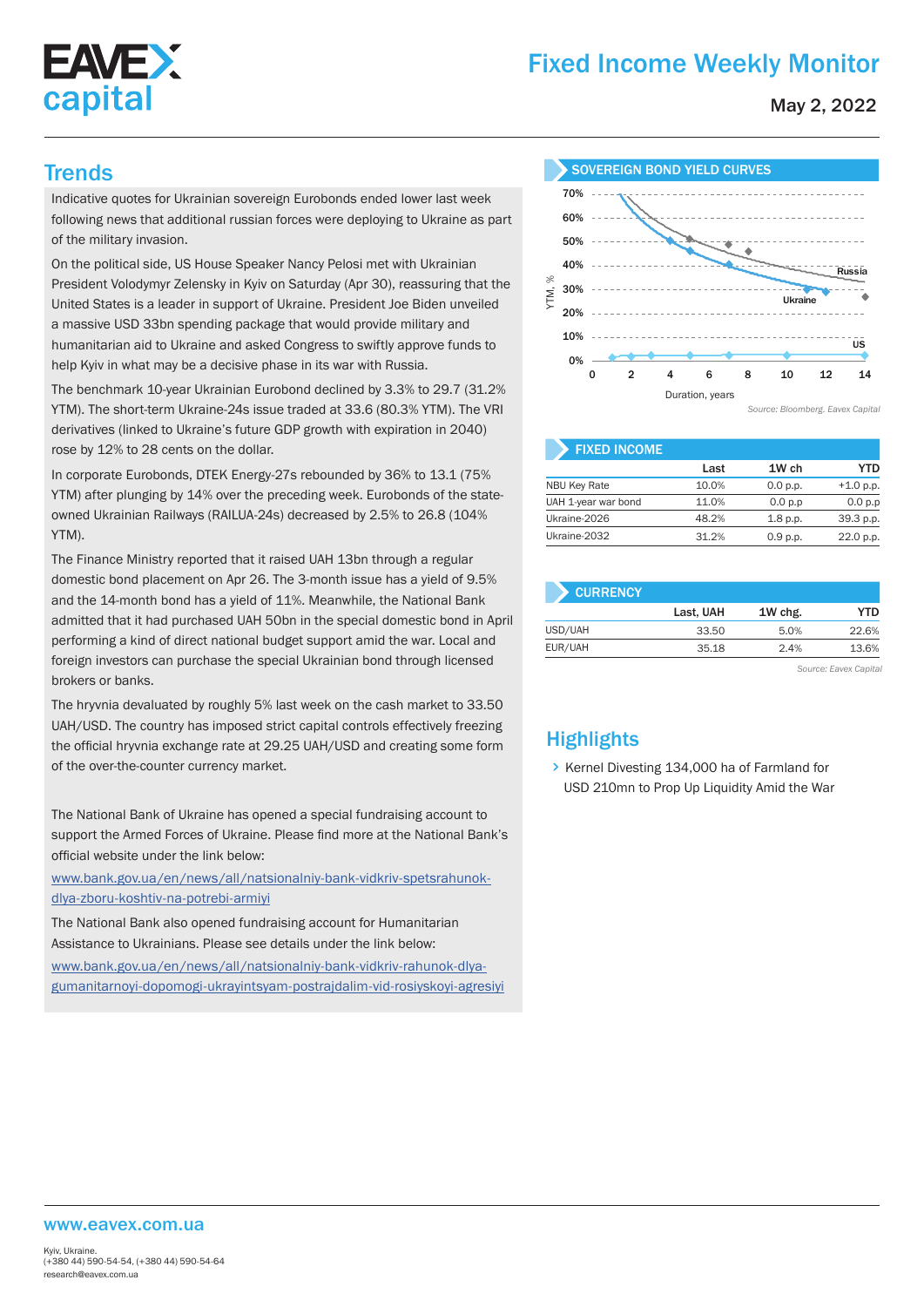

#### May 2, 2022

### Kernel Divesting 134,000 ha of Farmland for USD 210mn to Prop Up Liquidity Amid the War

by Dmitry Churin d.churin@eavex.com.ua

#### **NEWS**

Kyiv-based, Warsaw-listed sunflower oil giant and crop grower Kernel decided to divest 134,000 ha of farmland with related farming infrastructure, machinery and working capital to de-risk the business and improve the mid-term liquidity amid the Russian invasion of Ukraine. The company highlighted the uncertainty regarding the timing and ability to resume the soft commodity exports via Ukrainian Black Sea ports and prospects that the future financial performance of the farming business would be reduced significantly.

The initiated formal sale process gained no traction from local and international investors considering the present operational environment in Ukraine. As a result, Kernel's Chairman of the Board Andrii Verevskyi purchased the offered farmland for USD 210mn by himself. Mr. Verevskyi is Kernel's largest shareholder with a 39% stake. The transaction was approved by Kernel's Board of Directors with all directors including 3 independent non-executive directors voting in favor of the transaction after giving due consideration to the price offered and the impact of the transaction on the company. The Chairman of the Board abstained from the voting due to the declared conflict of interests. The completion of the transaction is conditional upon obtaining consent from some of Kernel's creditors and relevant regulatory requirements.

#### **COMMENTARY**

Kernel said that Andrii Verevskyi acted as the investor of last resort to support the company in the current circumstances. Kernel had a net debt of USD 1.55bn as of 31 Dec 2021 acknowledging that marketable inventories stood at USD 1.36bn on the same date. Taking into account Ukrainian seaports suspended operations, Kernel faced an extreme challenge in exporting grain and sunflower oil. The company admitted that its current export volumes dropped by 10x from what the company exported before the Russian invasion of Ukraine.

In terms of the price of the deal, it is unclear whether the valuation of the divested assets could be made properly amid the ongoing war. However, the company pointed to the argument that the buyer will pay a material premium as compared to Kernel's market capitalization of USD 575mn a day before the deal was unveiled. The market had a NEGATIVE reaction to the news and the KER stock dropped by 15% last week to PLN 26.16 implying MCap of USD 484mn. The company had a land bank of some 510,000 ha in Ukraine before the deal. We assume, that in the long-term divestment of the farmland would have a deteriorating effect on Kernel's overall value chain. However, the factor of war in Ukraine makes it impossible to assess the actual impact of the asset divestment on the company's current financial situation.

Quotes for Kernel-27s Eurobond were unchanged over the week at 53 cents on the dollar implying a yield of 22.4%.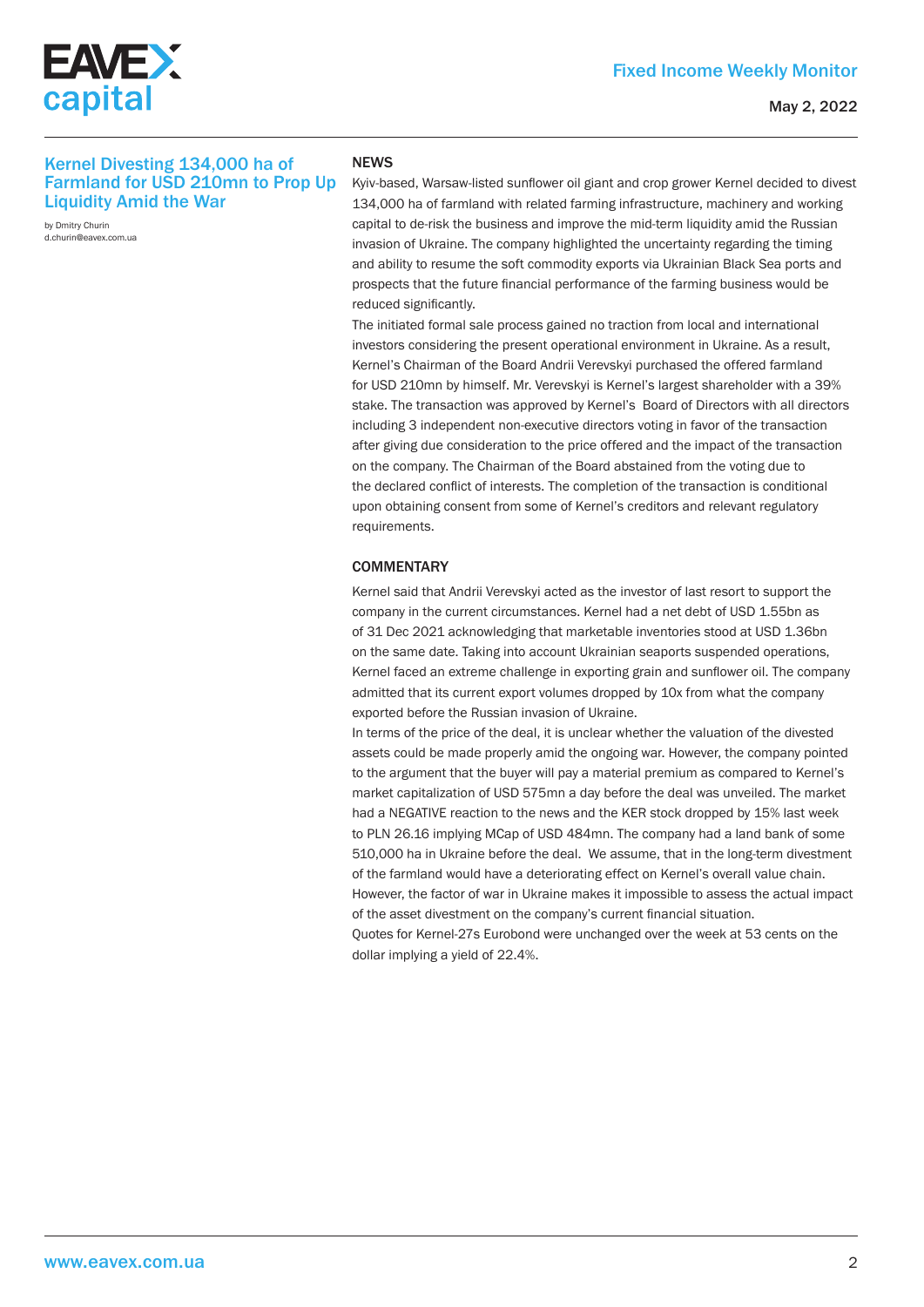



| <b>SELECTED UKRAINIAN EUROBONDS</b> |                     |                             |           |        |                         |                             |            |                      |  |
|-------------------------------------|---------------------|-----------------------------|-----------|--------|-------------------------|-----------------------------|------------|----------------------|--|
| Issue                               | Indicative<br>Price | Price change<br>since Mar 7 | YTM,<br>% | Coupon | <b>Maturity</b><br>Date | Volume<br>USD <sub>mn</sub> | Currency   | Ratings <sup>1</sup> |  |
| Sovereign Eurobonds                 |                     |                             |           |        |                         |                             |            |                      |  |
| Ukraine, 2022                       | 53.5                | $-6.0%$                     | 549.0%    | 7.75%  | 1 Sept 2022             | 1,384                       | <b>USD</b> | $\frac{1}{2}$        |  |
| Ukraine, 2026                       | 32.7                | $-3.5%$                     | 48.2%     | 7.75%  | 1 Sept 2026             | 1,318                       | <b>USD</b> | $\frac{1}{2}$        |  |
| Ukraine, 2028                       | 32.0                | $-5.9%$                     | 43.3%     | 9.75%  | 1 Nov 2028              | 1,600                       | <b>USD</b> | $\frac{1}{2}$        |  |
| Ukraine, 2032                       | 29.7                | $-3.3%$                     | 31.2%     | 7.38%  | 25 Sept 2032            | 3,000                       | <b>USD</b> | $\frac{1}{2}$        |  |
| Ukraine, GDP-linked                 | 28.0                | 12.0%                       |           |        | 31 May 2040             | 3,214                       | <b>USD</b> | $\frac{1}{2}$        |  |
| <b>Corporate Eurobonds</b>          |                     |                             |           |        |                         |                             |            |                      |  |
| MHP, 2026                           | 50.8                | 0.0%                        | 30.7%     | 6.95%  | 4 Apr 2026              | 550                         | <b>USD</b> | $\frac{1}{2}$        |  |
| <b>Kernel</b> , 2027                | 53.0                | 0.0%                        | 22.4%     | 6.75%  | 27 Oct 2027             | 300                         | <b>USD</b> | $\frac{1}{2}$        |  |
| DTEK Energy, 2027                   | 13.1                | 36.5%                       | 75.0%     | 5.00%  | 31 Dec 2027             | 1,645                       | <b>USD</b> | $\frac{1}{2}$        |  |
| Metinvest, 2026                     | 49.0                | $-0.4%$                     | 33.5%     | 8.50%  | 23 Apr 2026             | 648                         | <b>USD</b> | $\frac{1}{2}$        |  |
| Metinvest, 2029                     | 23.0                | 0.0%                        | 46.0%     | 7.75%  | 17 Oct 2029             | 500                         | <b>USD</b> | $\frac{1}{2}$        |  |
| NaftoGaz, 2024                      | 22.8                | 0.0%                        | 117.5%    | 7.125% | 19 Jul 2024             | 600                         | <b>EUR</b> | $\frac{1}{2}$        |  |
| <b>Ukrainian Railways</b>           | 26.8                | $-2.5%$                     | 104.5%    | 8.25%  | 9 Jul 2024              | 500                         | <b>USD</b> | $\frac{1}{2}$        |  |
| <b>Bank Eurobonds</b>               |                     |                             |           |        |                         |                             |            |                      |  |
| UkrEximBank, 2023                   | 31.7                | $-0.3%$                     | 360.0%    | 9.00%  | 9 Feb 2023              | 125                         | <b>USD</b> | $\frac{1}{2}$        |  |
| UkrEximBank, 2025                   | 20.0                | 0.0%                        | 114.0%    | 9.75%  | 22 Jan 2025             | 600                         | <b>USD</b> | $\frac{1}{2}$        |  |
| Oschadbank, 2023                    | 29.3                | 1.4%                        | 349.0%    | 9.38%  | 10 Mar 2023             | 700                         | <b>USD</b> | $\frac{1}{2}$        |  |

EAVEX

*Source: Boerse-Berlin, Boerse-Stuttgart. cbonds, TR Data, Eavex Research <sup>1</sup> Moody's/S&P/Fitch*